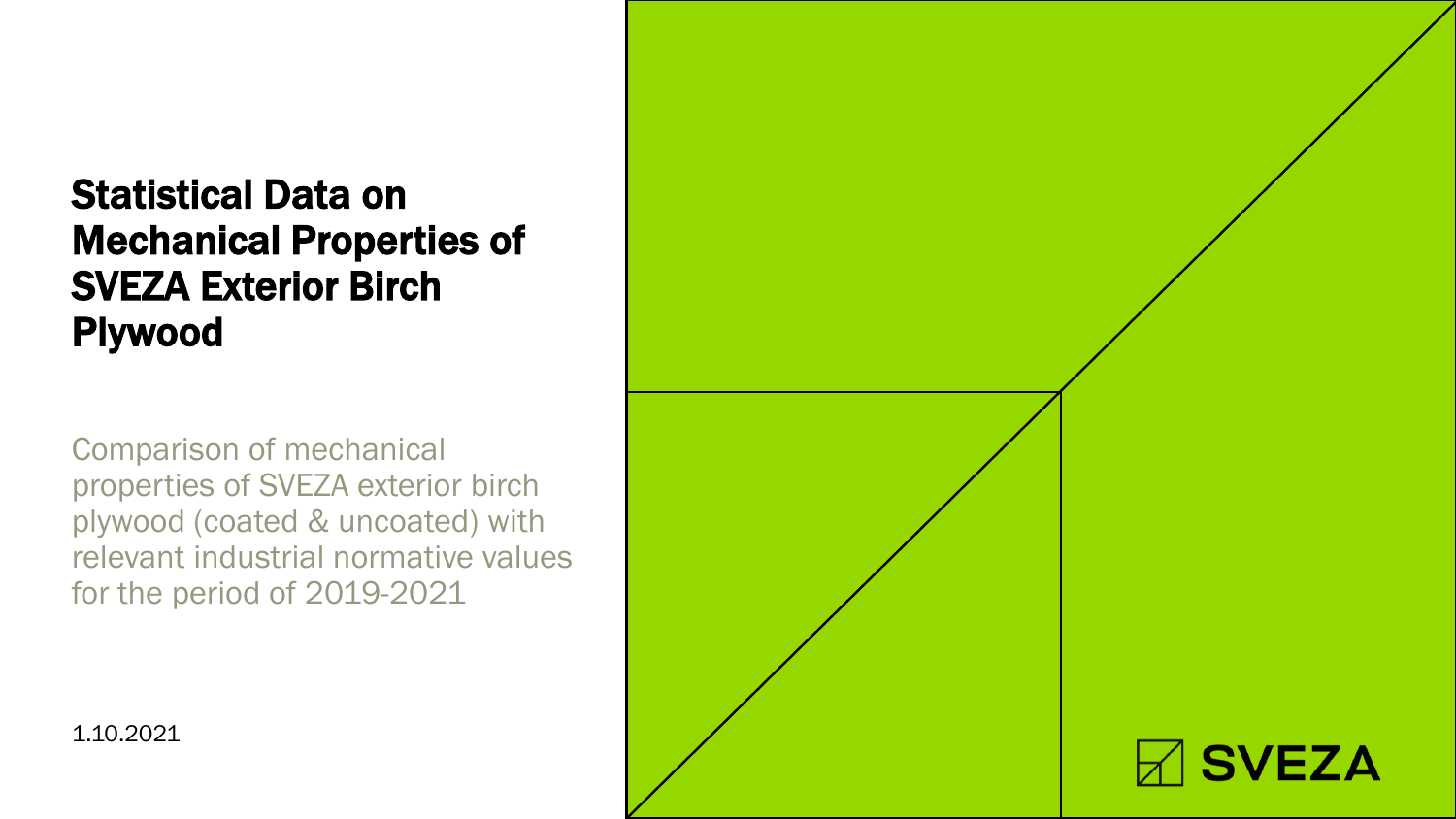# Mechanical Properties of SVEZA Exterior Birch Plywood (Coated & Uncoated), Thickness 21 mm



| <b>Performance Characteristics</b>                                                                                               | <b>Minimum Values</b><br>according to the<br>$STO*$ | <b>Minimum Values</b><br>according to the<br><b>Declared EN</b><br><b>Class</b> | Average** Values<br>for the Period<br>2019-2021 |
|----------------------------------------------------------------------------------------------------------------------------------|-----------------------------------------------------|---------------------------------------------------------------------------------|-------------------------------------------------|
| 1) Moisture content, %<br>(test method according to GOST 9621-72 and EN 322:1993)                                                | 5 to 12                                             |                                                                                 | 7,5                                             |
| 2) Density, kg/m3<br>(test method according to GOST 9621-72 and EN 323:1993)                                                     |                                                     | 650                                                                             | 681                                             |
| 3) Bonding quality, MPa<br>(test method according to GOST 9624-2009 and EN 314-1:1993)                                           | 1,0                                                 |                                                                                 | 1,78                                            |
| 4) Bending strength along the grain (Modulus of rupture, MOR), MPa<br>(test method according to GOST 9625-2013 and EN 310:1993)  | 60                                                  | 52                                                                              | 74,8                                            |
| 5) Bending strength across the grain (Modulus of rupture, MOR), MPa<br>(test method according to GOST 9625-2013 and EN 310:1993) | 30                                                  | 30                                                                              | 63,4                                            |
| 6) Modulus of elasticity in bending, along the grain (MOE), MPa<br>(test method according to GOST 9625-2013 and EN 310:1993)     | 6000                                                | 5400                                                                            | 8544                                            |
| 7) Modulus of elasticity in bending, across the grain (MOE), MPa<br>(test method according to GOST 9625-2013 and EN 310:1993)    | 3000                                                | 2700                                                                            | 6629                                            |

\* STO = SVEZA corporate standard. According to STO 52654419-006-2018 «Film faced birch plywood. Technical specifications» and STO 52654419-001-2018 "Birch plywood of general application. Technical specifications"

\*\*Average values were calculated for plywood of thickness 21 mm, the data were collected from all 7 mills of SVEZA Group. The values show average of 5% quantile values from each mill.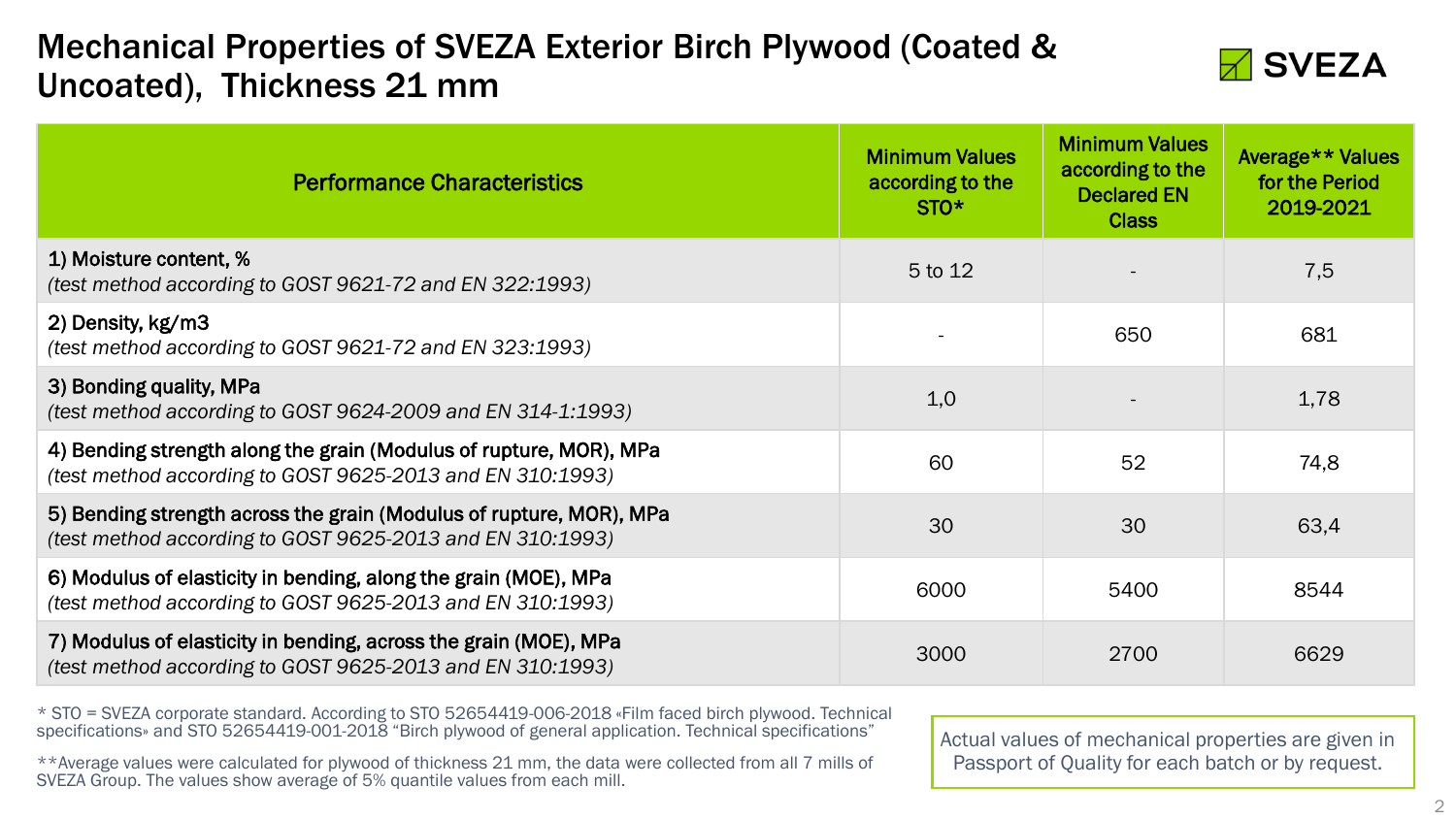# Mechanical Properties of SVEZA Exterior Birch Plywood (Coated & Uncoated), Thickness 18 mm



| <b>Performance Characteristics</b>                                                                                               | <b>Minimum Values</b><br>according to the<br>$STO*$ | <b>Minimum Values</b><br>according to the<br><b>Declared EN</b><br><b>Class</b> | Average** Values<br>for the Period<br>2019-2021 |
|----------------------------------------------------------------------------------------------------------------------------------|-----------------------------------------------------|---------------------------------------------------------------------------------|-------------------------------------------------|
| 1) Moisture content, %<br>(test method according to GOST 9621-72 and EN 322:1993)                                                | 5 to 12                                             |                                                                                 | 7,3                                             |
| 2) Density, kg/m3<br>(test method according to GOST 9621-72 and EN 323:1993)                                                     |                                                     | 650                                                                             | 681                                             |
| 3) Bonding quality, MPa<br>(test method according to GOST 9624-2009 and EN 314-1:1993)                                           | 1,0                                                 |                                                                                 | 1,75                                            |
| 4) Bending strength along the grain (Modulus of rupture, MOR), MPa<br>(test method according to GOST 9625-2013 and EN 310:1993)  | 60                                                  | 52                                                                              | 73,6                                            |
| 5) Bending strength across the grain (Modulus of rupture, MOR), MPa<br>(test method according to GOST 9625-2013 and EN 310:1993) | 30                                                  | 30                                                                              | 63,3                                            |
| 6) Modulus of elasticity in bending, along the grain (MOE), MPa<br>(test method according to GOST 9625-2013 and EN 310:1993)     | 6000                                                | 5400                                                                            | 8544                                            |
| 7) Modulus of elasticity in bending, across the grain (MOE), MPa<br>(test method according to GOST 9625-2013 and EN 310:1993)    | 3000                                                | 2700                                                                            | 6493                                            |

\* STO = SVEZA corporate standard. According to STO 52654419-006-2018 «Film faced birch plywood. Technical specifications» and STO 52654419-001-2018 "Birch plywood of general application. Technical specifications"

\*\*Average values were calculated for plywood of thickness 18 mm, the data were collected from all 7 mills of SVEZA Group. The values show average of 5% quantile values from each mill.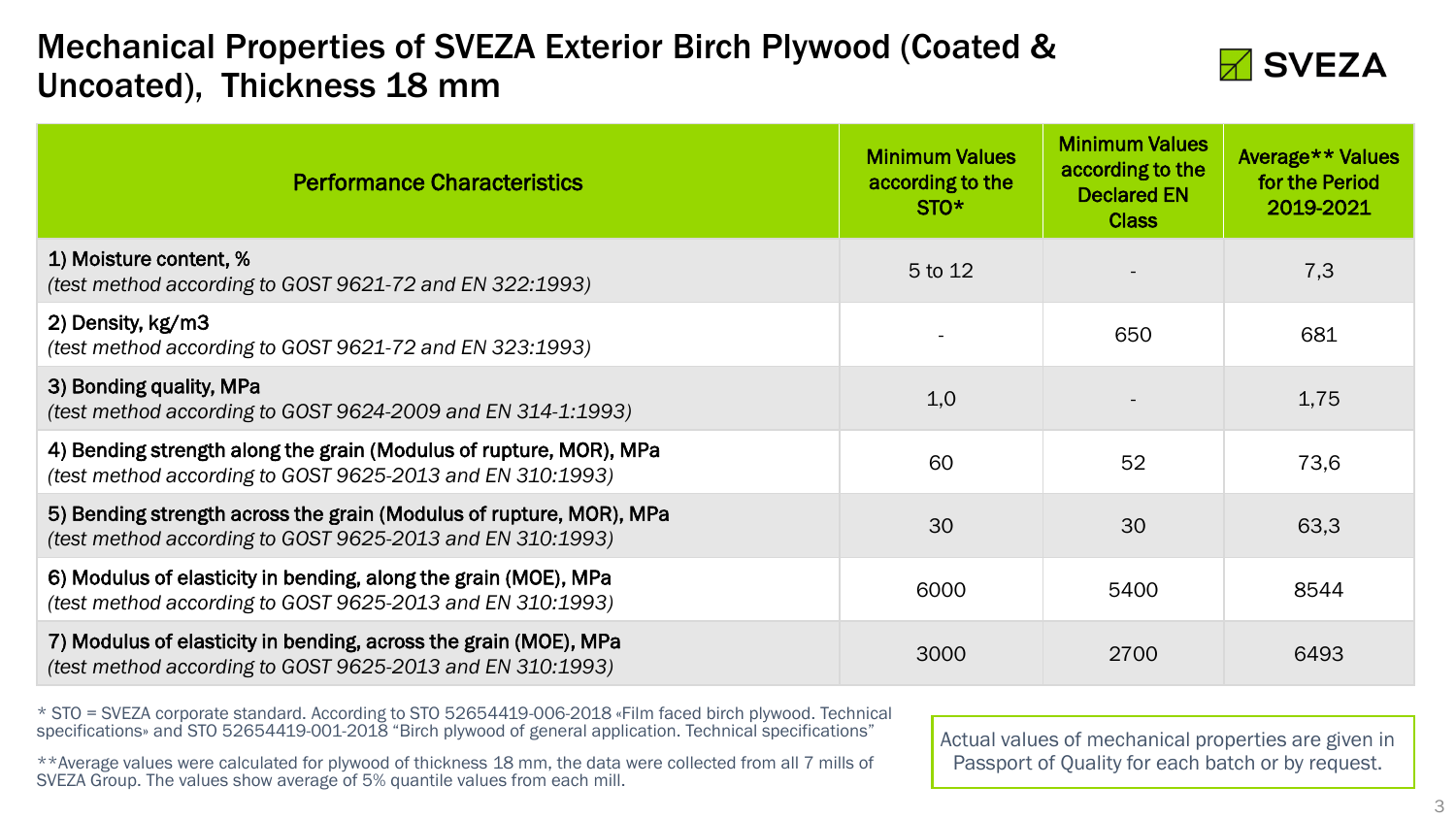# Mechanical Properties of SVEZA Exterior Birch Plywood (Coated & Uncoated), Thickness 15 mm



| <b>Performance Characteristics</b>                                                                                               | <b>Minimum Values</b><br>according to the<br>$STO*$ | <b>Minimum Values</b><br>according to the<br><b>Declared EN</b><br><b>Class</b> | Average** Values<br>for the Period<br>2019-2021 |
|----------------------------------------------------------------------------------------------------------------------------------|-----------------------------------------------------|---------------------------------------------------------------------------------|-------------------------------------------------|
| 1) Moisture content, %<br>(test method according to GOST 9621-72 and EN 322:1993)                                                | 5 to 12                                             |                                                                                 | 7,0                                             |
| 2) Density, kg/m3<br>(test method according to GOST 9621-72 and EN 323:1993)                                                     |                                                     | 650                                                                             | 680                                             |
| 3) Bonding quality, MPa<br>(test method according to GOST 9624-2009 and EN 314-1:1993)                                           | 1,0                                                 |                                                                                 | 1,79                                            |
| 4) Bending strength along the grain (Modulus of rupture, MOR), MPa<br>(test method according to GOST 9625-2013 and EN 310:1993)  | 60                                                  | 52                                                                              | 77,4                                            |
| 5) Bending strength across the grain (Modulus of rupture, MOR), MPa<br>(test method according to GOST 9625-2013 and EN 310:1993) | 30                                                  | 30                                                                              | 63,7                                            |
| 6) Modulus of elasticity in bending, along the grain (MOE), MPa<br>(test method according to GOST 9625-2013 and EN 310:1993)     | 6000                                                | 5400                                                                            | 8798                                            |
| 7) Modulus of elasticity in bending, across the grain (MOE), MPa<br>(test method according to GOST 9625-2013 and EN 310:1993)    | 3000                                                | 2700                                                                            | 6304                                            |

\* STO = SVEZA corporate standard. According to STO 52654419-006-2018 «Film faced birch plywood. Technical specifications» and STO 52654419-001-2018 "Birch plywood of general application. Technical specifications"

\*\*Average values were calculated for plywood of thickness 15 mm, the data were collected from all 7 mills of SVEZA Group. The values show average of 5% quantile values from each mill.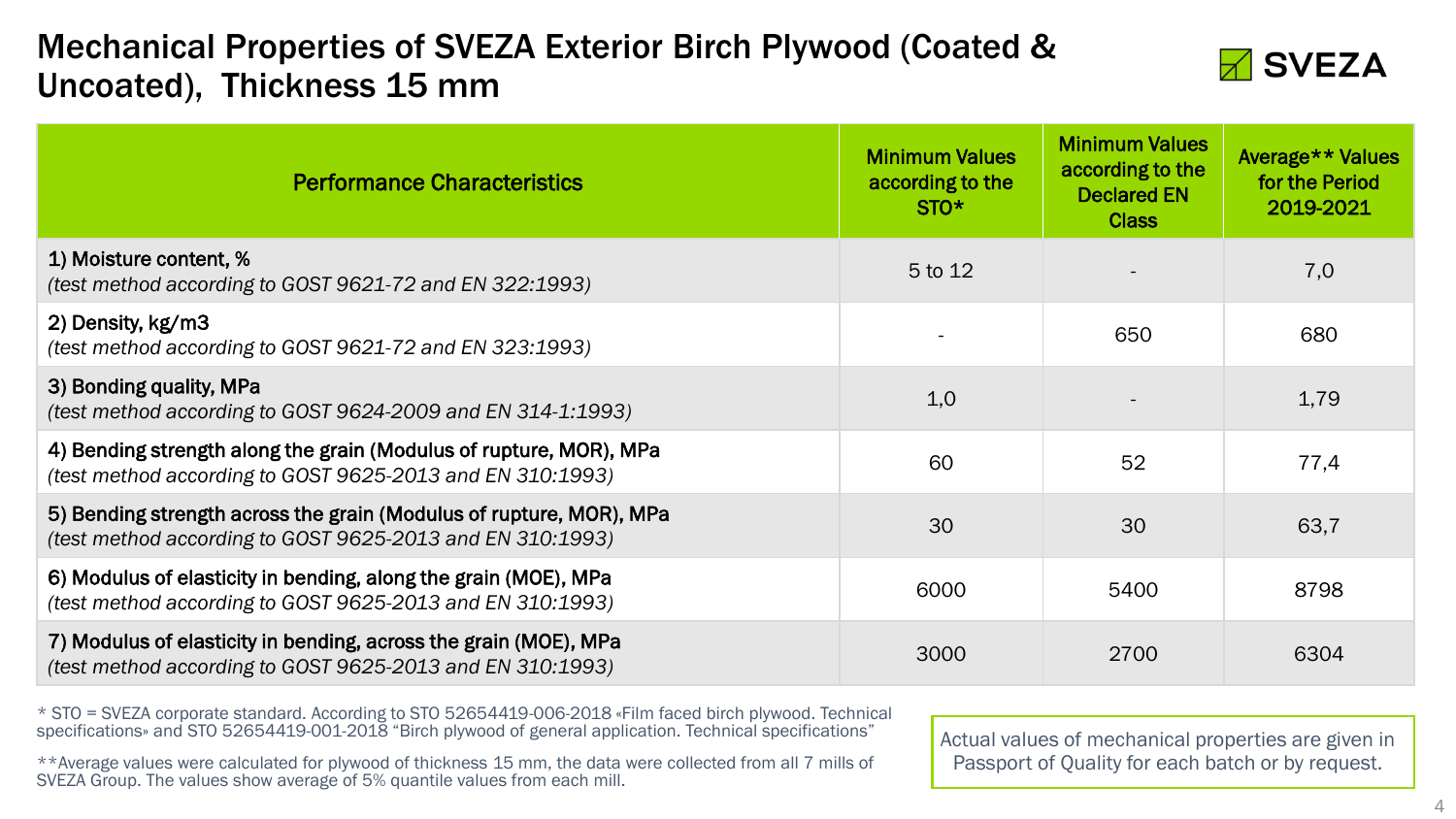# Mechanical Properties of SVEZA Exterior Birch Plywood (Coated & Uncoated), Thickness 12 mm



| <b>Performance Characteristics</b>                                                                                               | <b>Minimum Values</b><br>according to the<br>$STO^*$ | <b>Minimum Values</b><br>according to the<br><b>Declared EN</b><br><b>Class</b> | Average** Values<br>for the Period<br>2019-2021 |
|----------------------------------------------------------------------------------------------------------------------------------|------------------------------------------------------|---------------------------------------------------------------------------------|-------------------------------------------------|
| 1) Moisture content, %<br>(test method according to GOST 9621-72 and EN 322:1993)                                                | 5 to 12                                              |                                                                                 | 6,8                                             |
| 2) Density, kg/m3<br>(test method according to GOST 9621-72 and EN 323:1993)                                                     |                                                      | 650                                                                             | 684                                             |
| 3) Bonding quality, MPa<br>(test method according to GOST 9624-2009 and EN 314-1:1993)                                           | 1,0                                                  |                                                                                 | 1,78                                            |
| 4) Bending strength along the grain (Modulus of rupture, MOR), MPa<br>(test method according to GOST 9625-2013 and EN 310:1993)  | 60                                                   | 52                                                                              | 82,3                                            |
| 5) Bending strength across the grain (Modulus of rupture, MOR), MPa<br>(test method according to GOST 9625-2013 and EN 310:1993) | 30                                                   | 30                                                                              | 63,8                                            |
| 6) Modulus of elasticity in bending, along the grain (MOE), MPa<br>(test method according to GOST 9625-2013 and EN 310:1993)     | 6000                                                 | 5400                                                                            | 9112                                            |
| 7) Modulus of elasticity in bending, across the grain (MOE), MPa<br>(test method according to GOST 9625-2013 and EN 310:1993)    | 3000                                                 | 2700                                                                            | 6119                                            |

\* STO = SVEZA corporate standard. According to STO 52654419-006-2018 «Film faced birch plywood. Technical specifications» and STO 52654419-001-2018 "Birch plywood of general application. Technical specifications"

\*\*Average values were calculated for plywood of thickness 12 mm, the data were collected from all 7 mills of SVEZA Group. The values show average of 5% quantile values from each mill.